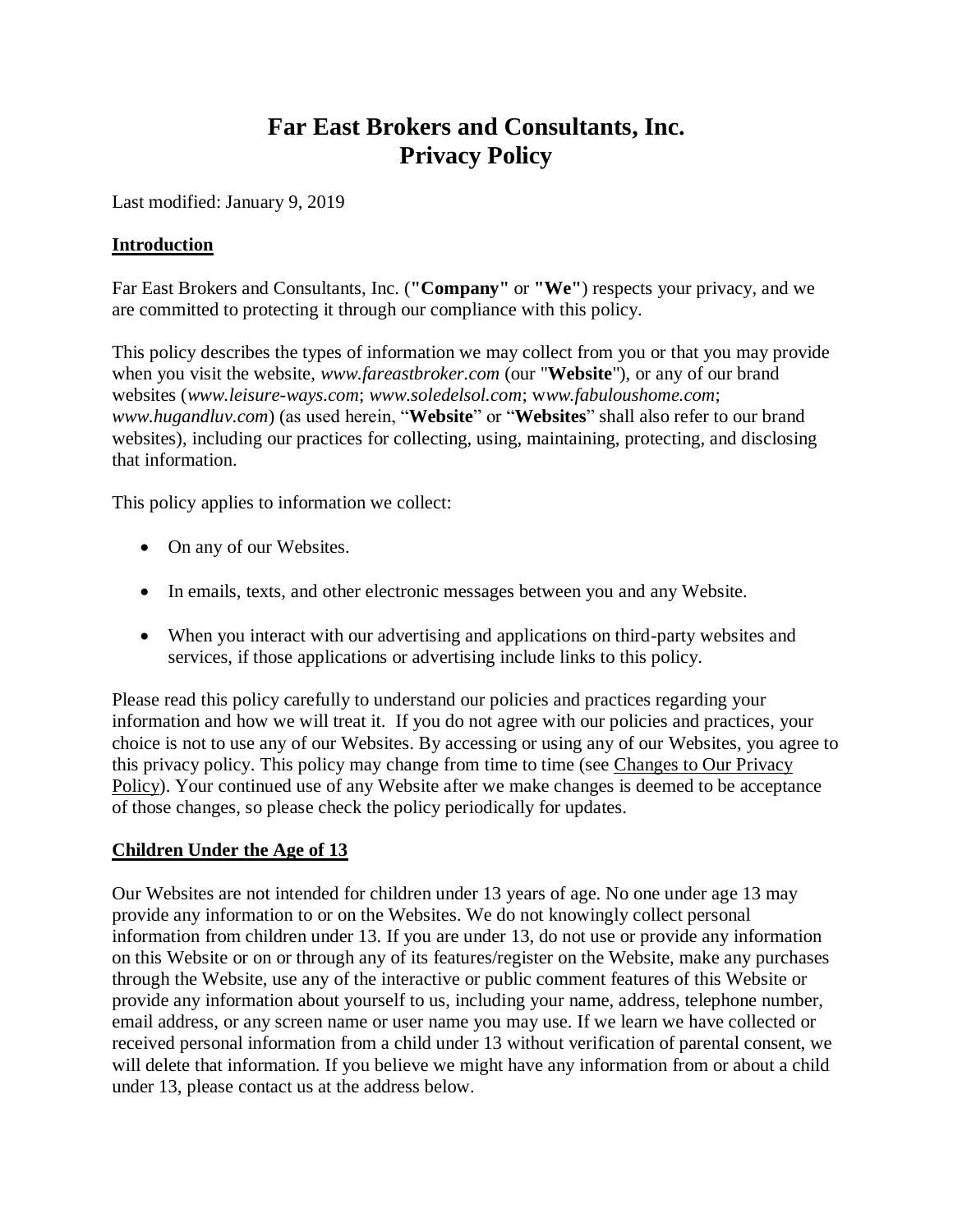# **Information We Collect About You and How We Collect It**

Generally, no personally identifiable information, such as your name or mailing address, is collected anytime you visit the Websites, nor is it required for you to visit the Websites.

We collect several types of information from and about users of our Websites, including information:

- by which you may be personally identified, such as name, postal address, e-mail address, or telephone number ("**personal information**");
- about your internet connection, the equipment you use to access our Websites and usage details.

We collect this information:

- Directly from you when you provide it to us.
- Automatically as you navigate through the site. Information collected automatically may include usage details, IP addresses, and information collected through cookies.
- From third parties, for example, our business partners.

#### *Information You Provide to Us*

When personal information is collected from you, such as your name and email address, we generally let you know at the time of collection how we will use the personal information. In addition to our Websites, we usually use the information you provide to respond to your inquiry or process a request for information you may submit. The Company will not share or sell the personal information you provide to us with anyone for their marketing use. We may share the personal information you provide with other companies we have hired to provide services for us. Your information will only be used by these third parties (or their subcontractors) to perform the assigned function.

The information we collect on or through our Websites may include:

- Information that you provide by filling in forms on our Websites. This includes information provided at the time of purchasing products or requesting further services. We may also ask you for information when you enter a contest or promotion sponsored by us, and when you report a problem with our Website.
- Records and copies of your correspondence (including email addresses), if you contact us.
- Your responses to surveys that we might ask you to complete for research purposes.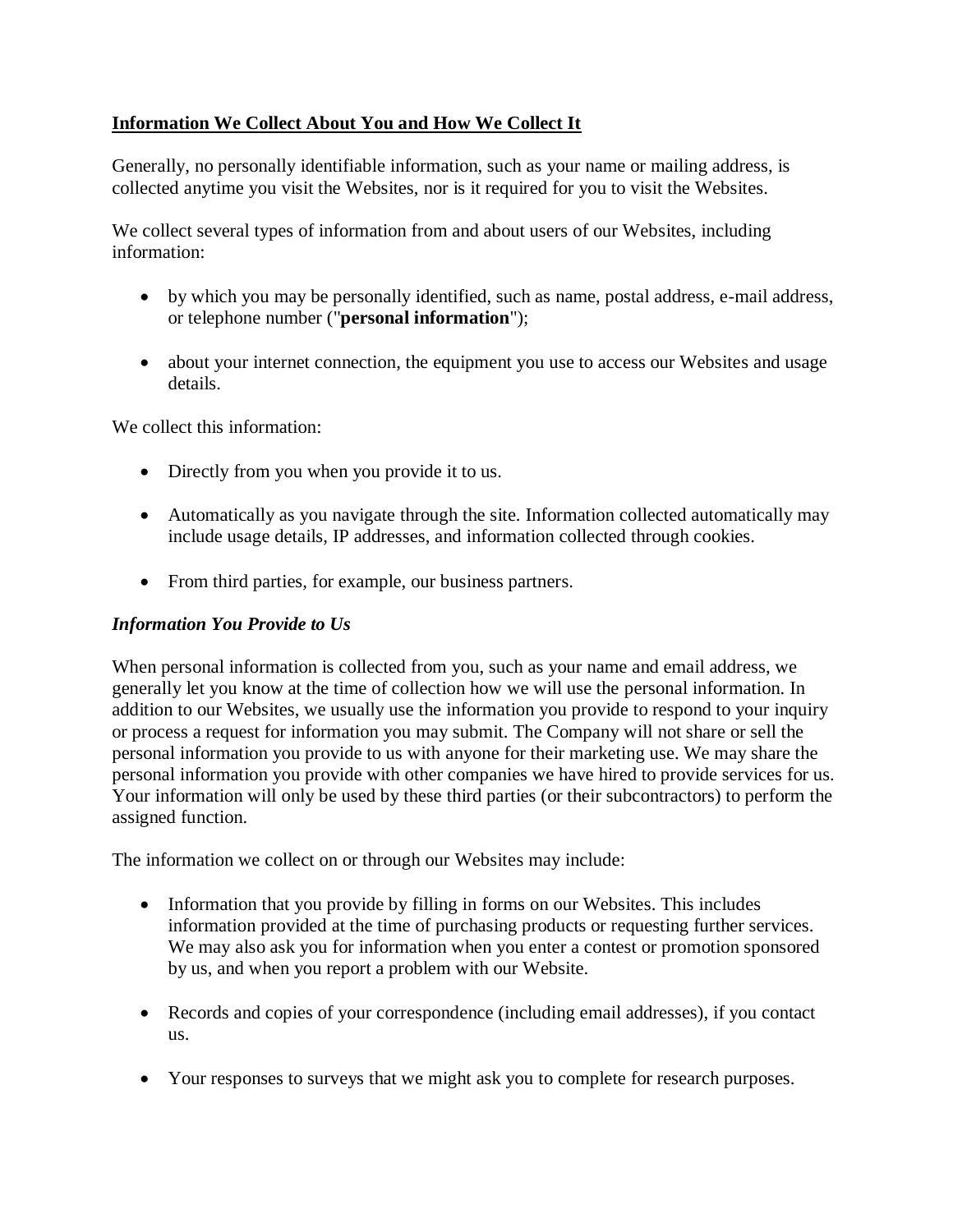• Details of transactions you carry out through our Websites and of the fulfillment of your orders. You may be required to provide financial information before placing an order through our Websites.

You also may provide information to be published or displayed (hereinafter, "**posted**") on public areas of the Websites, or transmitted to other users of the Websites or third parties (collectively, "**User Contributions**"). Your User Contributions are posted on and transmitted to others at your own risk. We cannot control the actions of other users of the Websites with whom you may choose to share your User Contributions. Therefore, we cannot and do not guarantee that your User Contributions will not be viewed by unauthorized persons.

Occasionally, the Company may offer website programs such as contests, reward programs, sweepstakes, promotions, surveys, or online services. To participate, you must have a valid email and mailing address, and you may be required to provide personal information (including email addresses, mailing addresses, demographic information, and other data). In addition, there are portions of the Websites where we may need to collect personal information from you for a specific purpose, such as to provide you with certain information you request. The information collected from you may include your name, address, telephone number or email address. Your decision to provide such information and participate in such programs will be entirely voluntary. The Company is the sole owner of information collected through these programs and the Websites. If you decide to voluntarily provide the Company with personal information in relation to one of our programs, all such information will be protected on databases on secured servers with restricted access.

Further, the Company may offer promotions or rewards programs that are managed and run by third parties. As part of the services provided by such third parties with respect to any such programs, that third party we may collect information from you when you elect to participate in such programs, (including your name, postal address, email address, phone number, username and password). This Information is used solely for the Company's use and in the operation of the programs. Such uses may include assisting with entries, validation of entries, notification of potential winners, fulfillment of rewards and other prizes, and marketing analysis. Such third parties maintain this information only for so long as necessary to verify and conduct the program. Your information is not provided to any entity other than the Company and others involved in the operation of the promotion. Further, such third parties only retain information necessary for the selection, notification and awarding of prizes in promotions and any tax forms that are legally required to be completed for awarding those prizes.

#### *Information We Collect Through Automatic Data Collection Technologies*

As you navigate through and interact with our Websites, we may use automatic data collection technologies to collect certain information about your equipment, browsing actions, and patterns, including:

• Details of your visits to our Website, including traffic data, location data, logs, and other communication data and the resources that you access and use on the Website.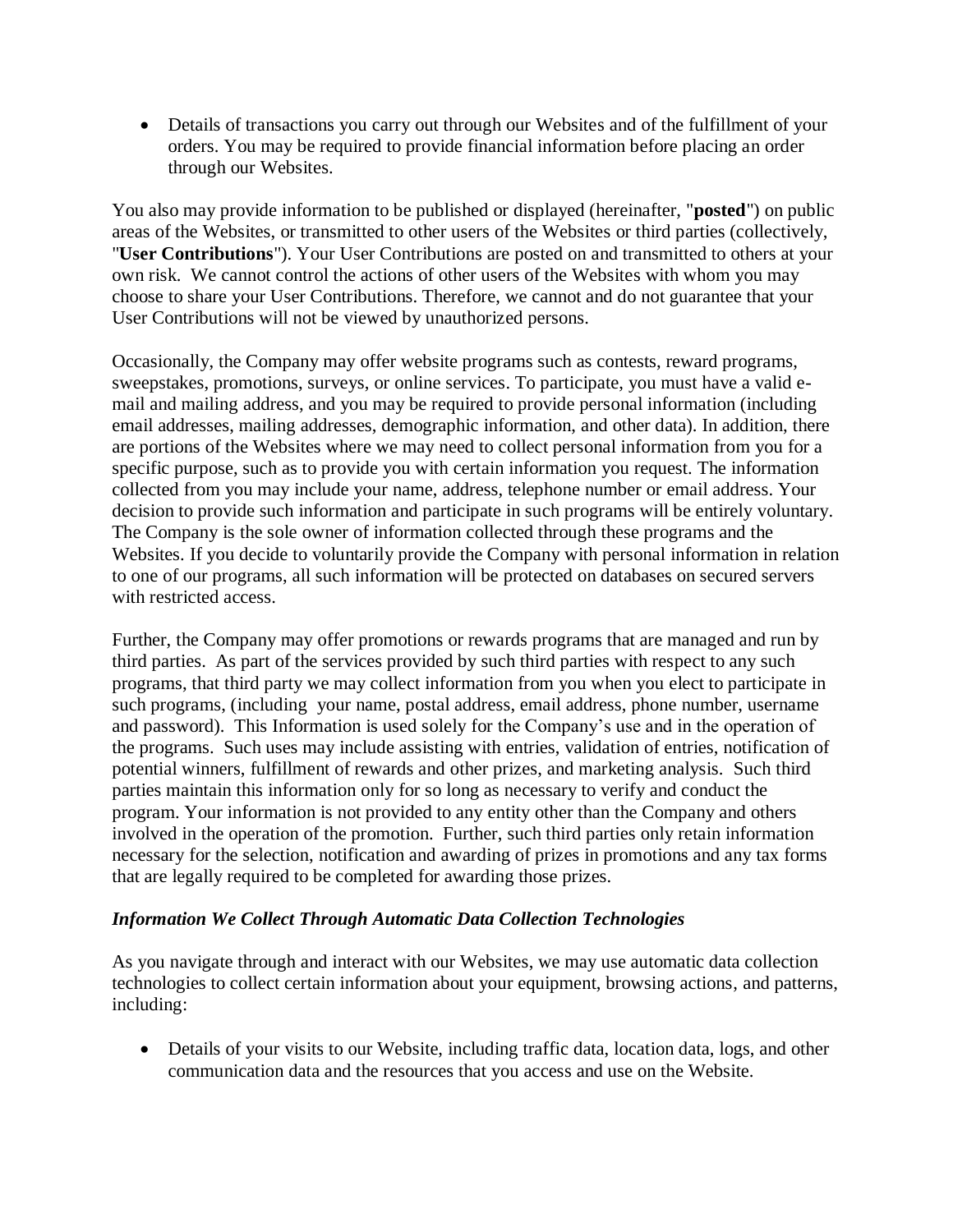• Information about your computer and internet connection, including your IP address, operating system, and browser type.

The information we collect automatically is statistical data and does not include personal information, but we may maintain it or associate it with personal information we collect in other ways or receive from third parties. It helps us to improve our Websites and to deliver a better and more personalized service, including by enabling us to:

- Estimate our audience size and usage patterns.
- Store information about your preferences, allowing us to customize our Websites according to your individual interests.
- Speed up your searches.
- Recognize you when you return to our Websites.

The technologies we use for this automatic data collection may include:

- Cookies (or browser cookies). A cookie is a small file placed on the hard drive of your computer. You may refuse to accept browser cookies by activating the appropriate setting on your browser. However, if you select this setting you may be unable to access certain parts of our Website. Unless you have adjusted your browser setting so that it will refuse cookies, our system will issue cookies when you direct your browser to our Websites.
- **Flash Cookies.** Certain features of our Websites may use local stored objects (or Flash cookies) to collect and store information about your preferences and navigation to, from, and on our Websites. Flash cookies are not managed by the same browser settings as are used for browser cookies. For information about managing your privacy and security settings for Flash cookies, see [Choices About How We Use and Disclose Your](#page-5-0)  [Information.](#page-5-0)
- Web Beacons. Pages of our Websites and our e-mails may contain small electronic files known as web beacons (also referred to as clear gifs, pixel tags, and single-pixel gifs) that permit the Company, for example, to count users who have visited those pages or and for other related website statistics (for example, recording the popularity of certain website content and verifying system and server integrity).

We do not collect personal information automatically, but we may tie this information to personal information about you that we collect from other sources or you provide to us.

# **How We Use Your Information**

We use information that we collect about you or that you provide to us, including any personal information: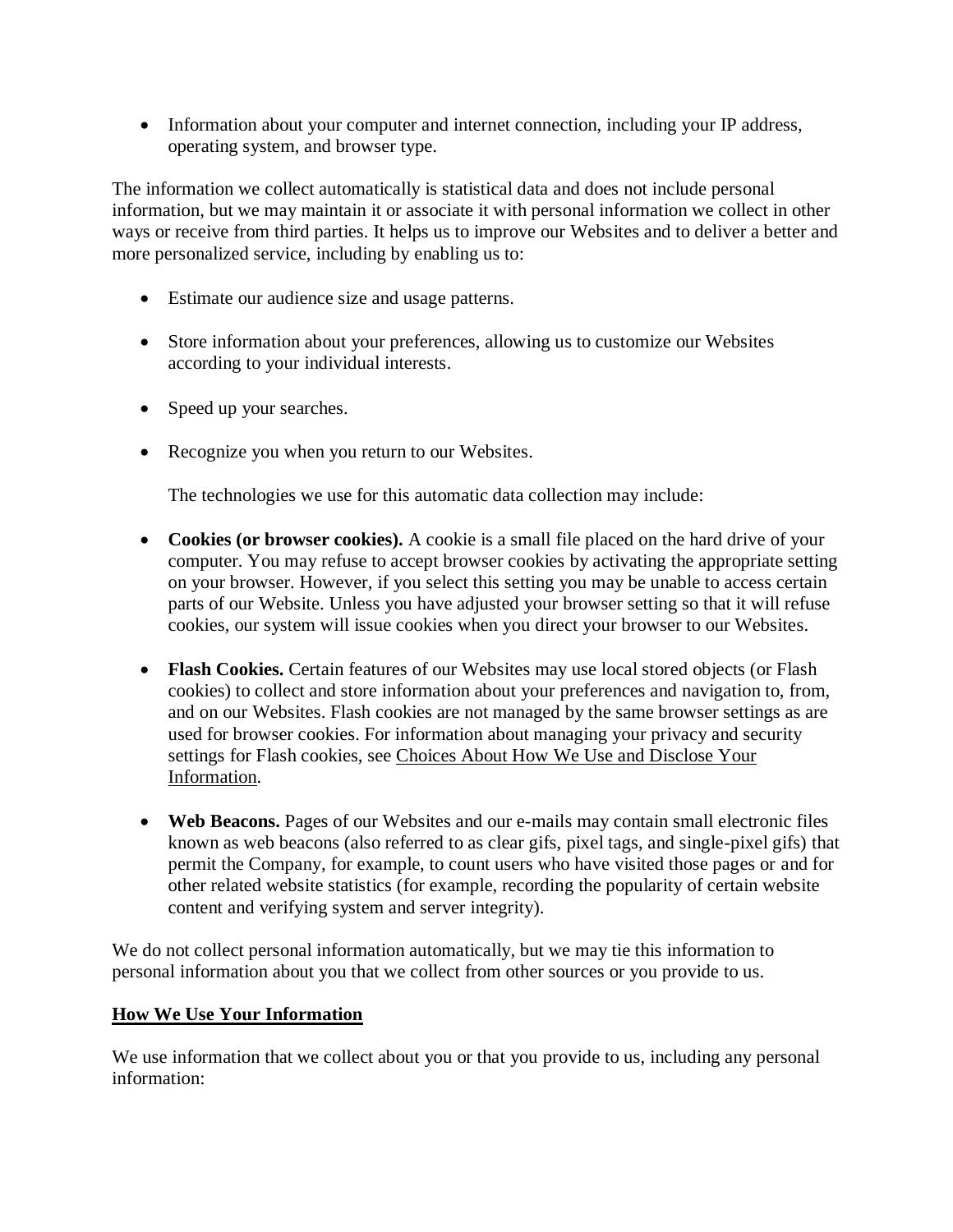- To present our Websites and its contents to you.
- To provide you with information, products, or services that you request from us.
- To fulfill any other purpose for which you provide it.
- To carry out our obligations and enforce our rights arising from any contracts entered into between you and us, including for billing and collection.
- To notify you about changes to our Websites or any products or services we offer or provide though it.
- To allow you to participate in interactive features on our Websites or participate in promotions, reward programs or other similar programs.
- In any other way we may describe when you provide the information.
- For any other purpose with your consent.

#### **Disclosure of Your Information**

We may disclose aggregated information about our users, and information that does not identify any individual, without restriction.

We may disclose personal information that we collect or you provide as described in this privacy policy:

- To our subsidiaries and affiliates.
- To contractors, service providers, and other third parties we use to support our business and who are bound by contractual obligations to keep personal information confidential and use it only for the purposes for which we disclose it to them.
- To a buyer or other successor in the event of a merger, divestiture, restructuring, reorganization, dissolution, or other sale or transfer of some or all of Company's assets, whether as a going concern or as part of bankruptcy, liquidation, or similar proceeding, in which personal information held by Company about our Website users is among the assets transferred.
- For any other purpose disclosed by us when you provide the information.
- With your consent.

We may also disclose your personal information: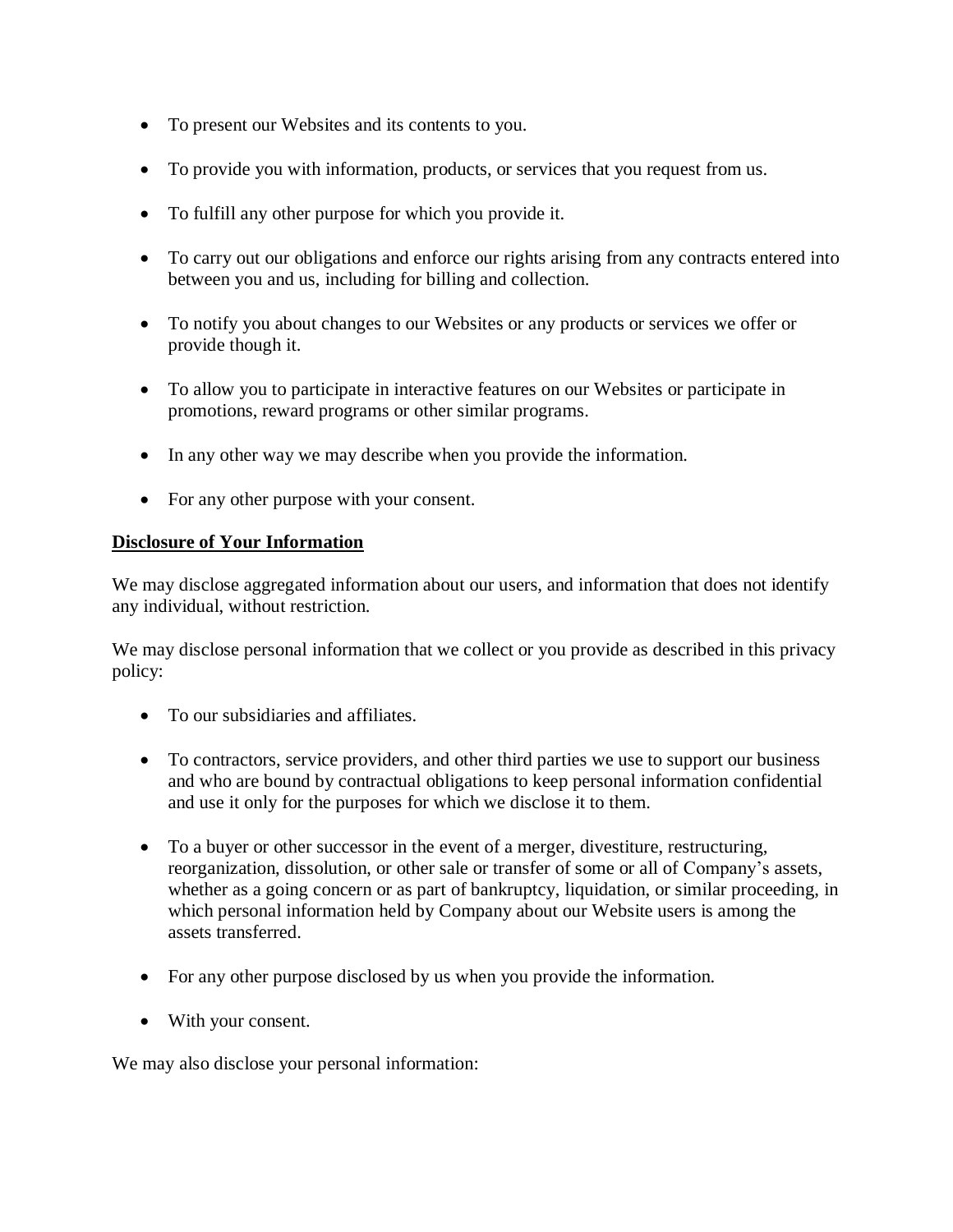- To comply with any court order, law, or legal process, including to respond to any government or regulatory request.
- To enforce or apply our terms of use or terms of sale and other agreements, including for billing and collection purposes.
- If we believe disclosure is necessary or appropriate to protect the rights, property, or safety of Company, our customers, or others. This includes exchanging information with other companies and organizations for the purposes of fraud protection and credit risk reduction.

# <span id="page-5-0"></span>**Choices About How We Use and Disclose Your Information**

We strive to provide you with choices regarding the personal information you provide to us. We have created mechanisms to provide you with the following control over your information:

• **Tracking Technologies and Advertising.** You can set your browser to refuse all or some browser cookies, or to alert you when cookies are being sent. To learn how you can manage your Flash cookie settings, visit the Flash player settings page on Adobe's website. If you disable or refuse cookies, please note that some parts of this site may then be inaccessible or not function properly.

# **Accessing and Correcting Your Information**

You may also send us an email at the address shown below to request access to, correct or delete any personal information that you have provided to us. We cannot delete your personal information except by also deleting your user account. We may not accommodate a request to change information if we believe the change would violate any law or legal requirement or cause the information to be incorrect.

# **Your California Privacy Rights**

California Civil Code Section § 1798.83 permits users of our Websites that are California residents to request certain information regarding our disclosure of personal information to third parties for their direct marketing purposes. To make such a request, please send an email to *info@fareastbrokers.com* or write us at the address noted below.

# **Data Security**

We have implemented measures designed to secure your personal information from accidental loss and from unauthorized access, use, alteration, and disclosure. All information you provide to us is stored on our secure servers behind firewalls. Any payment transactions will be encrypted using SSL technology.

The safety and security of your information also depends on you. Where we have given you (or where you have chosen) a password for access to certain parts of our Websites, you are